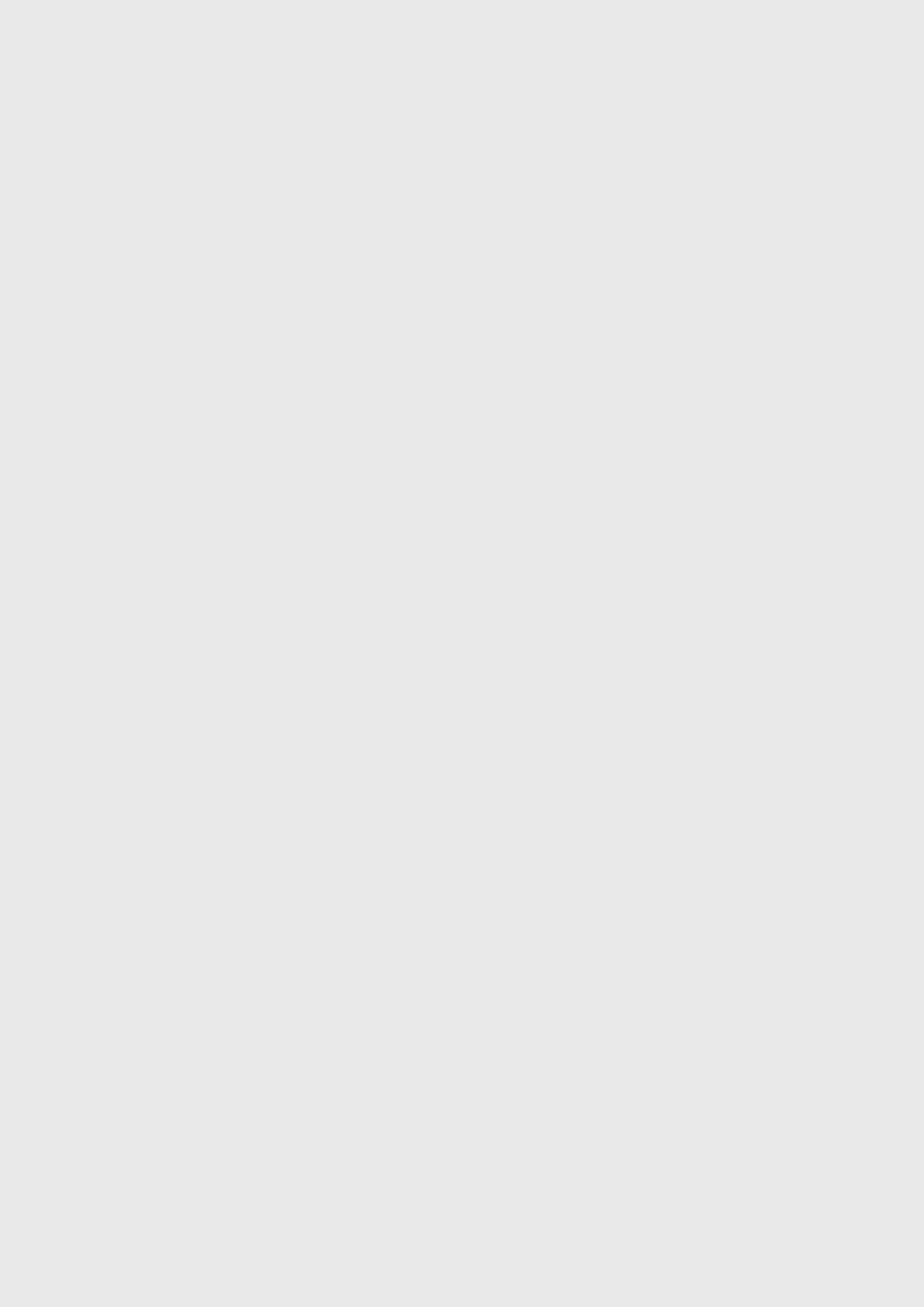### **Warranty Terms**

The benefits to the consumer given by this warranty are in addition to all other rights and remedies of the consumer under a law in relation to the goods or services to which the warranty relates.

Our goods come with guarantees that cannot be excluded under the Australian Consumer Law. You are entitled to a replacement or refund for a major failure and for compensation for any other reasonably foreseeable loss or damage. You are also entitled to have the goods repaired or replaced if the goods fail to be of acceptable quality and the failure does not amount to a major failure.

Given installation and application is in accordance with the manufacturer's specifications and instructions as published at the date of installation, Rinnai will repair or replace goods free of charge in the event of defects arising from faulty materials and/or workmanship in accordance with the Warranty Terms in Tables 1 and 2, Definitions, Warranty Conditions and Exclusions stated in this document.

Rinnai is responsible for reasonable costs associated with legitimate warranty claims, including call-out of an authorised Rinnai service provider to inspect the faulty product. Rinnai is not responsible for:

- (a) costs for tradespeople that are not authorised Rinnai service providers; or
- (b) any costs, including call-out costs for an authorised Rinnai service provider, associated with a product which is determined upon inspection not to be covered by this warranty.

The consumer will be reimbursed by Rinnai for any reasonable costs associated with making a legitimate warranty claim against Rinnai which are not otherwise specified above.

Enquiries relating to Warranty claims for Rinnai products or services must be made by contacting Rinnai Australia. Contact details are on the back of this document.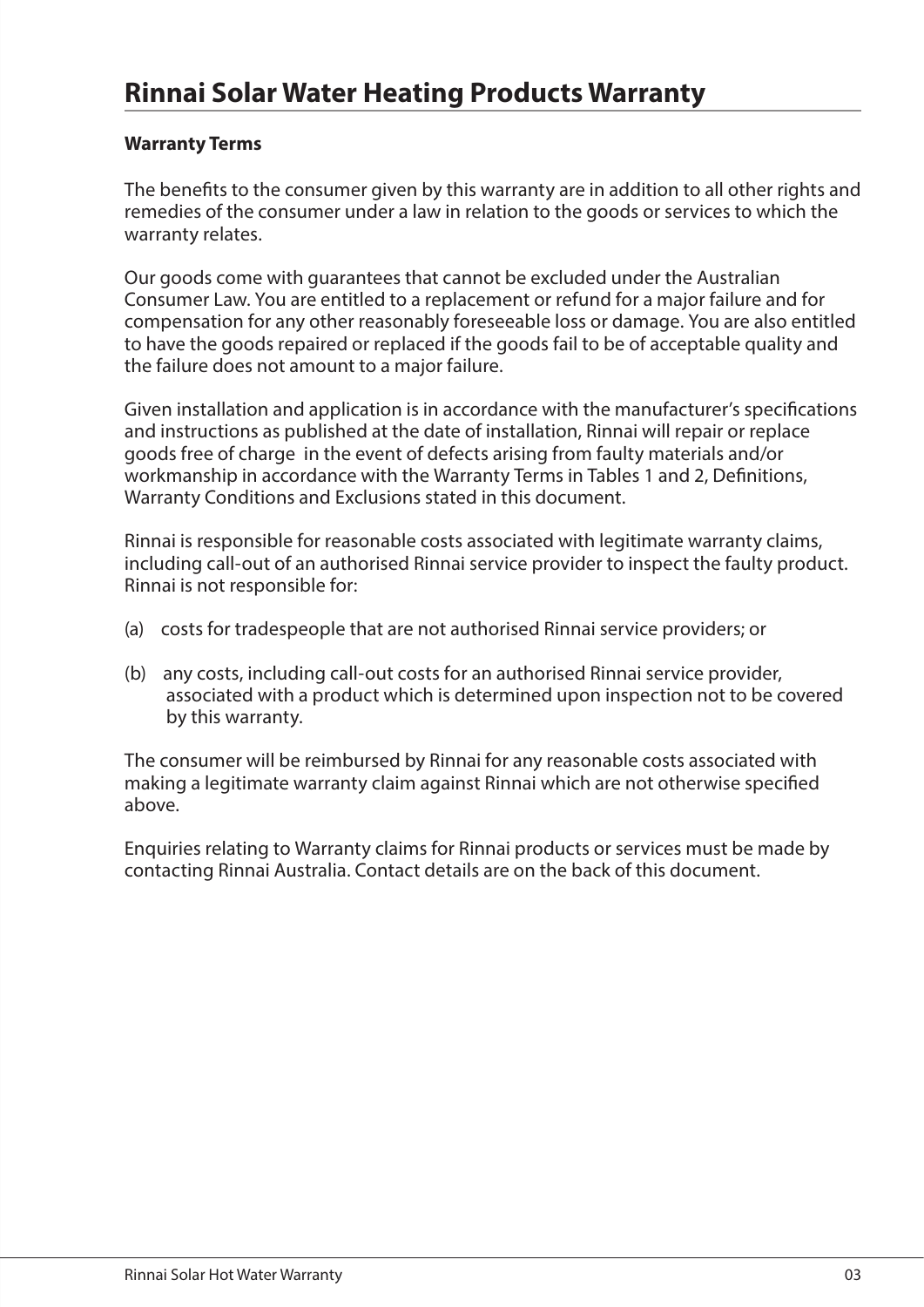### **TABLE 1 - SOLAR HOT WATER SYSTEMS**

| <b>Solar Hot Water</b><br><b>Systems</b> |        | <b>Solar Compatible</b><br><b>Continuous Flow</b><br><b>Water Heaters - Models</b><br>S20 and S26 and other<br>models converted by<br>Rinnai for Solar<br>applications <sup>(1)(3)</sup> |                              | <b>Storage Cylinders</b>               |                           | Flat Plate<br>Solar<br>Collectors           | Evacuated<br>Tube Solar<br>Collectors | Compo-<br>nents<br>(2) |  |
|------------------------------------------|--------|------------------------------------------------------------------------------------------------------------------------------------------------------------------------------------------|------------------------------|----------------------------------------|---------------------------|---------------------------------------------|---------------------------------------|------------------------|--|
|                                          |        | Heat<br>Exchanger                                                                                                                                                                        | All other<br>compo-<br>nents | Vitreous<br>Enamel<br>(Glass)<br>Lined | <b>Stainless</b><br>Steel | Enduro<br>Enduro XL<br>Excelsior<br>E-Frost | All                                   |                        |  |
| Domestic                                 | Parts  | 12 Years                                                                                                                                                                                 | 3 Years                      | 5 Years                                | 10 Years                  | 7 Years                                     | 15 years                              | 1 Year                 |  |
| Use                                      | Labour | 3 Years                                                                                                                                                                                  | 3 Years                      | 3 Years                                | 3 Years                   | 1 Year                                      | 1 Year                                | 1 Year                 |  |
| Commercial<br>Use                        | Parts  | 5 Years                                                                                                                                                                                  | 1 Year                       | 1 Year                                 | 5 Years                   | 5 years                                     | 5 Years                               | 1 Year                 |  |
|                                          | Labour | 1 Year                                                                                                                                                                                   | 1 Year                       | 1 Year                                 | 1 Year                    | 1 Year                                      | 1 Year                                | 1 Year                 |  |

**(1)** The continuous flow models in this column are suitable only for solar hot water applications. Any failure or service issue when installed in a non - solar hot water application is not covered by warranty. (2) Components include pumps,<br>system controllers, sensors, thermostats, valves, electric heating elements and anodes where applicable. INFINITY 26 Internal, HD200i, HD200e and HD250e models can be converted for solar applications by Rinnai by order request.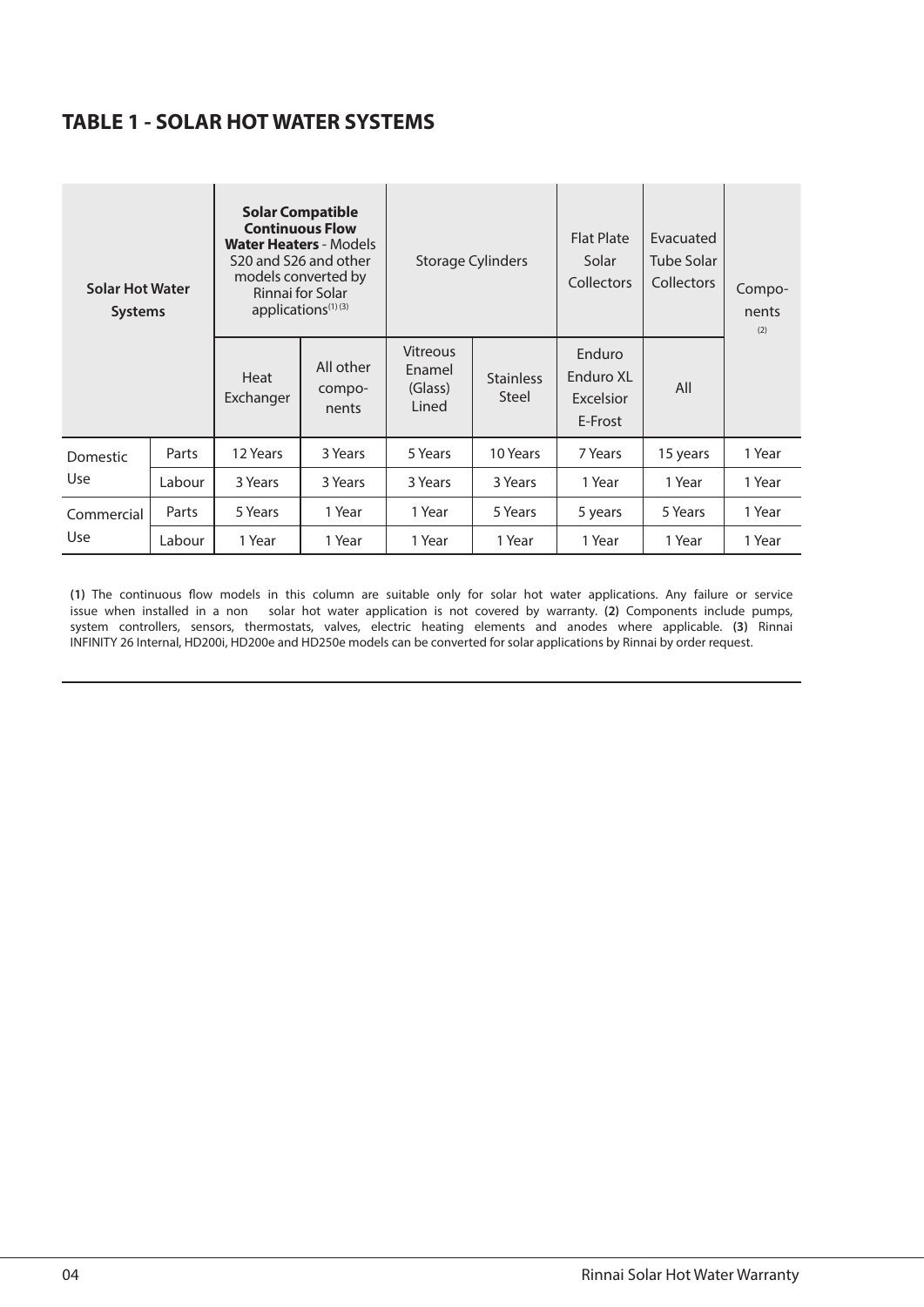## **Definitions**

### **Domestic Use:**

The warranty periods that are allocated under "Domestic Use" are based on hot water usage patterns of a typical family.

#### **Rinnai "Domestic Use: warranty periods apply to:**

- **1.** Water heaters installed to supply heated water to domestic dwellings.
- **2.** Water heaters installed to supply heated water to commercial installations such as motel units, hotel rooms, caravans, mobile homes, nursing homes, retirement village complexes and other care institutions and like accommodation provided that maximum delivery temperatures do not exceed 70ºC and that the hot water systems are not installed as component(s) of centralised bulk hot water systems and the installation does not incorporate building flow and return systems (not including Smartstart®).

#### **Commercial Use:**

The warranty periods that are allocated under "Commercial Use" are for applications other than domestic use and include premises such as commercial and industrial buildings, cafes, caravan parks and sporting complexes, but not limited to these.

### **Rinnai "Commercial Use" warranty applies to:**

- **1.** Water heater(s) supplying central shower blocks.
- **2.** Water heater(s) supplying kitchens used for the bulk preparation of food.
- **3.** Water heater(s) delivery temperatures pre-set to exceed 70ºC
- **4.** Water heater(s) used in commercial or industrial heating processes.
- **5.** Water heater(s) used in hydronic space heating installations.
- **6.** Any application that uses Rinnai water heater(s) in conjunction with building flow and return systems (not including Smartstart®).
- **7.** Water heater(s) installed as component(s) of centralised bulk hot water system(s).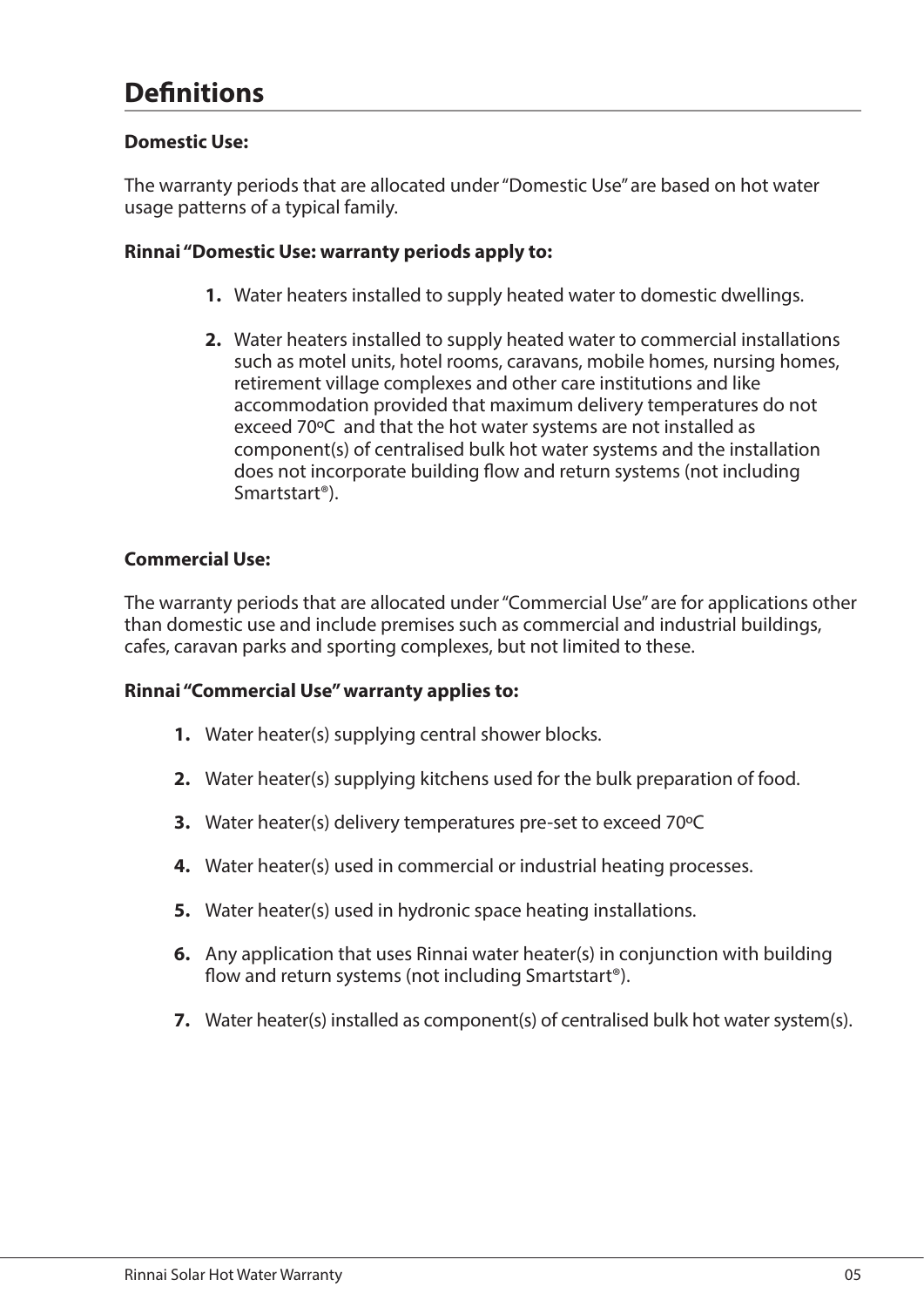### **Warranty Conditions**

- **1.** This warranty applies to products which are manufactured on or after the date of publication of this warranty but before the next date of publication of this warranty.
- **2.** All terms of this warranty are effective from date of completion of installation of the appliance(s) and the attending service person reserves the right to verify this date by requesting proof of purchase or a copy of the certificate of compliance prior to the commencement of any warranty work. Where the date of completion of installation is not known, then this warranty will commence 2 months after the date of manufacture. The date of manufacture is stated on the dataplate of the appliance.

**Note:** Certificates of compliance must be issued by the installer by law in all States and Territories of Australia.

- **3.** All Rinnai water heating components must be installed, commissioned, serviced, repaired and removed in accordance with the manufacturers installation instructions, current AS/NZS 3000, AS/NZS 3500, AS/NZS 5601, local regulations and municipal building codes by persons authorised by local regulations to do so.
- **4.** All Rinnai water heaters must be operated and maintained in accordance with manufacturers operating instructions.
- **5.** Any inspection, service, repair or replacement activities associated with warranty on Rinnai products must be authorised by Rinnai Australia before commencement.
- **6.** The warranty applies only to the components supplied by Rinnai. It does not apply to components supplied by others, such as pressure limiting valves, isolating valves, non return valves, electrical switches, pipework, electrical cables and fuses, but not limited to these.
- **7.** Where the appliance has not been sited in accordance with the installation instructions or installed such that normal service access is difficult, a service charge will apply. If at the discretion of the attending service person, access is deemed dangerous, service will be refused. Any work required to gain reasonable access to the appliance will be chargeable by the attending service person (for example, removal of cupboards, doors, walls, or the use of special equipment to move components to floor level, but not limited to these).
- **8.** Where a failed component is replaced under warranty, the balance of the original appliance warranty will remain effective. The replacement part or appliance does not carry a new warranty.
- **9.** Rinnai reserve the right to have the installed product returned to the factory for inspection.
- **10.** This warranty applies to water heaters connected to a water supply where the water chemistry and impurity levels do not exceed the limits specified in Table 2. The water supply from water utilities is deemed to comply with these requirements.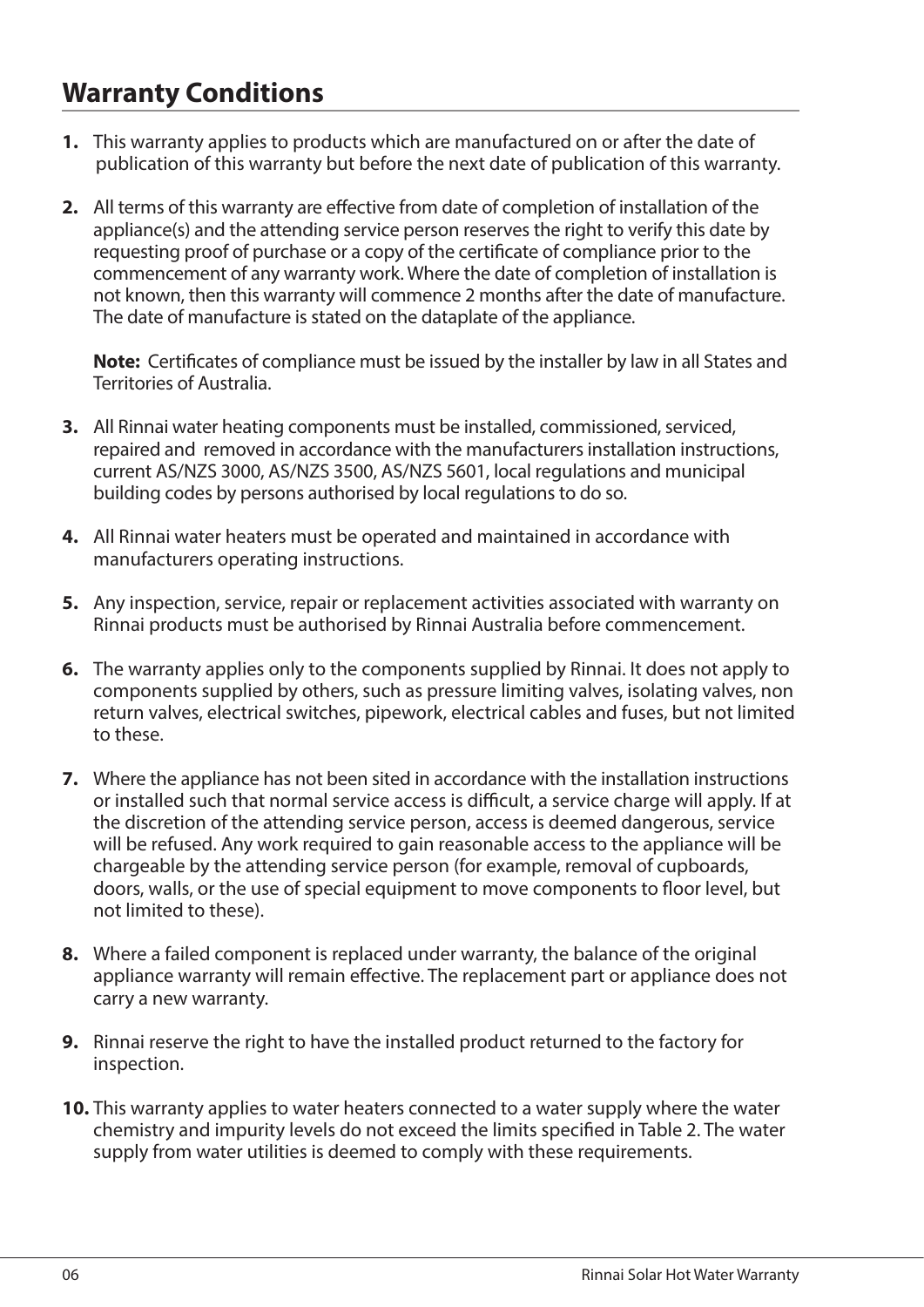### **TABLE 2 - WATER CHARACTERISTICS**

| Rinnai<br>water heater<br>system type           | <b>Total</b><br><b>Dissolved</b><br><b>Solids</b><br>$(TDS)^{(1)}$<br>mg/Litre<br>or ppm | <b>Hardness</b><br>(as CaCO3)<br>mg/Litre<br>or ppm | <b>Saturation</b><br><b>Index</b><br>(Langelier) | pH            | <b>Dissolved</b><br>CO <sub>2</sub><br>mg/Litre<br>or ppm | <b>Chlorides</b><br>mg/Litre<br>or ppm |
|-------------------------------------------------|------------------------------------------------------------------------------------------|-----------------------------------------------------|--------------------------------------------------|---------------|-----------------------------------------------------------|----------------------------------------|
| All Gas<br><b>Boosted Solar</b><br>Systems      | 600                                                                                      | 200                                                 | $+0.4$ to $-1.0$<br>@ 65 <sup>o</sup> C          | 5.5<br>to 9.5 | 18                                                        | 300                                    |
| All Electric<br><b>Boosted Solar</b><br>Systems | 600                                                                                      | 200                                                 | $+0.4$ to $-1.0$<br>@ 65 <sup>o</sup> C          | 5.5<br>to 9.5 | Not<br>Applicable                                         | 300                                    |

**(1)** For systems incorporating 'Vitreous Enamel' storage cylinders only - TDS levels up to and including 600mg/litre the Rinnai magnesium based anode is to be used. This is the anode fitted during manufacture of the cylinder. For TDS levels greater than 600mg/litre and not exceeding 2500mg/litre the Rinnai aluminium based anode is to be used. This anode can be fitted by Rinnai or an authorised person. This warranty does not apply if the TDS exceeds 2500mg/litre.

## **Warranty Exclusions**

No warranties except those implied and that by law cannot be excluded are given by Rinnai in respect of Goods supplied. Where it is lawful to do so, the liability of Rinnai for a breach of a condition or warranty is limited to the repair or replacement of the Goods, the supply of equivalent Goods, the payment of the cost of repairing or replacing the Goods or acquiring equivalent Goods as determined by Rinnai.

The following exclusions apply to Rinnai Solar water heating systems and components. They may cause the warranty to become void and will result in a service charge and costs of parts (if required):

### **All States and Territories**

- **1.** Accidental damage and acts of God.
- **2.** Failure due to abuse or misuse, improper maintenance or failure to maintain.
- **3.** Failure due to incorrect or unauthorised installations.
- **4.** Failure, damage and associated costs resulting from product alterations, service or repair work not authorised by Rinnai.
- **5.** Where it is found that there is no fault with the water heater and the issue is related to the plumbing installation or is due to the failure of water, electric or gas supplies or corrosive atmosphere.
- **6.** Where the water heater has failed directly or indirectly as a result of excessive water pressure, negative water pressure (partial vacuum) or water pressure pulsation.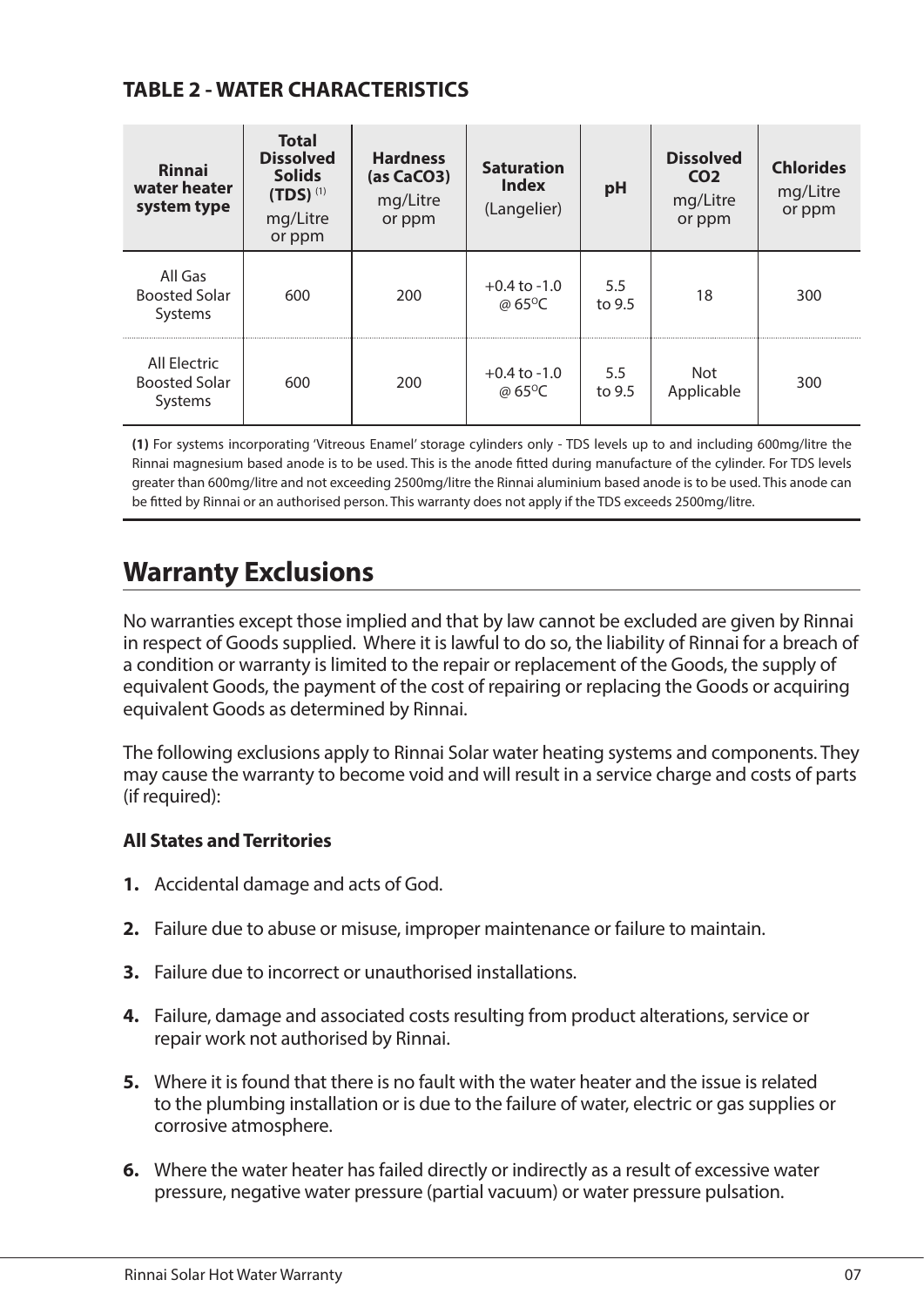- **7.** Operating the water heater and components when not completely filled with water.
- **8.** This warranty does not apply to water heaters connected to water supplies if the water chemistry and impurity levels exceed the limits specified in Table 2. Examples of water supplies where chemistry and impurity levels may exceed the limits specified in Table 2 include but are not limited to private bores, private dams and water from water utilities where the chemistry is deliberately altered by parties other than the water utility before supplying the water heater.
- **9.** This warranty does not apply to damage caused by sludge and/or sediment in the water supply.
- **10.** Labour costs incurred due to a Rinnai Service person or service agent performing checks which should have been carried out by the customer in accordance with the Customer Instructions and where no defect is found.
- **11.** All frost damage of split systems using E-Frost or Evacuated Tube Collectors where electric power supply failure results in the Rinnai Frost Protection System being unable to operate when required.
- **12.** All frost damage of split systems using E-Frost or Evacuated Tube Collectors where failure of the pump or controller outside of the warranty term, results in the Rinnai Frost Protection System being unable to operate when required.
- **13.** Any failure of a Solar compatible continuous flow water heater installed in a non solar water heating application.
- **14.** All frost damage where E-Frost or Evacuated Tube Collectors are used with non-pumped (eg: Close Coupled and Roofmaster) solar hot water systems.
- **15.** All frost damage where E-Frost or Evacuated Tube Collectors are used where the controller is not set to "low temperature" mode.
- **16.** All warranty if any Rinnai components are used in non Rinnai water heating systems. Examples include (but not limited to):
	- **a.** The use of Rinnai solar collectors in conjunction with storage cylinders, solar pumps, gas or electric boosters, solar control systems, associated plumbing hardware and any other components supplied and/or specified by others.
	- **b.** The use of Rinnai solar gas boosters in conjunction with storage cylinders, solar pumps, solar control systems, associated plumbing hardware and any other components supplied and/or specified by others.

This exclusion does not apply if the specifications of the complete non Rinnai water heating system and subsequent warranty terms and conditions have been agreed to in writing by Rinnai Australia Engineering & Technical Group.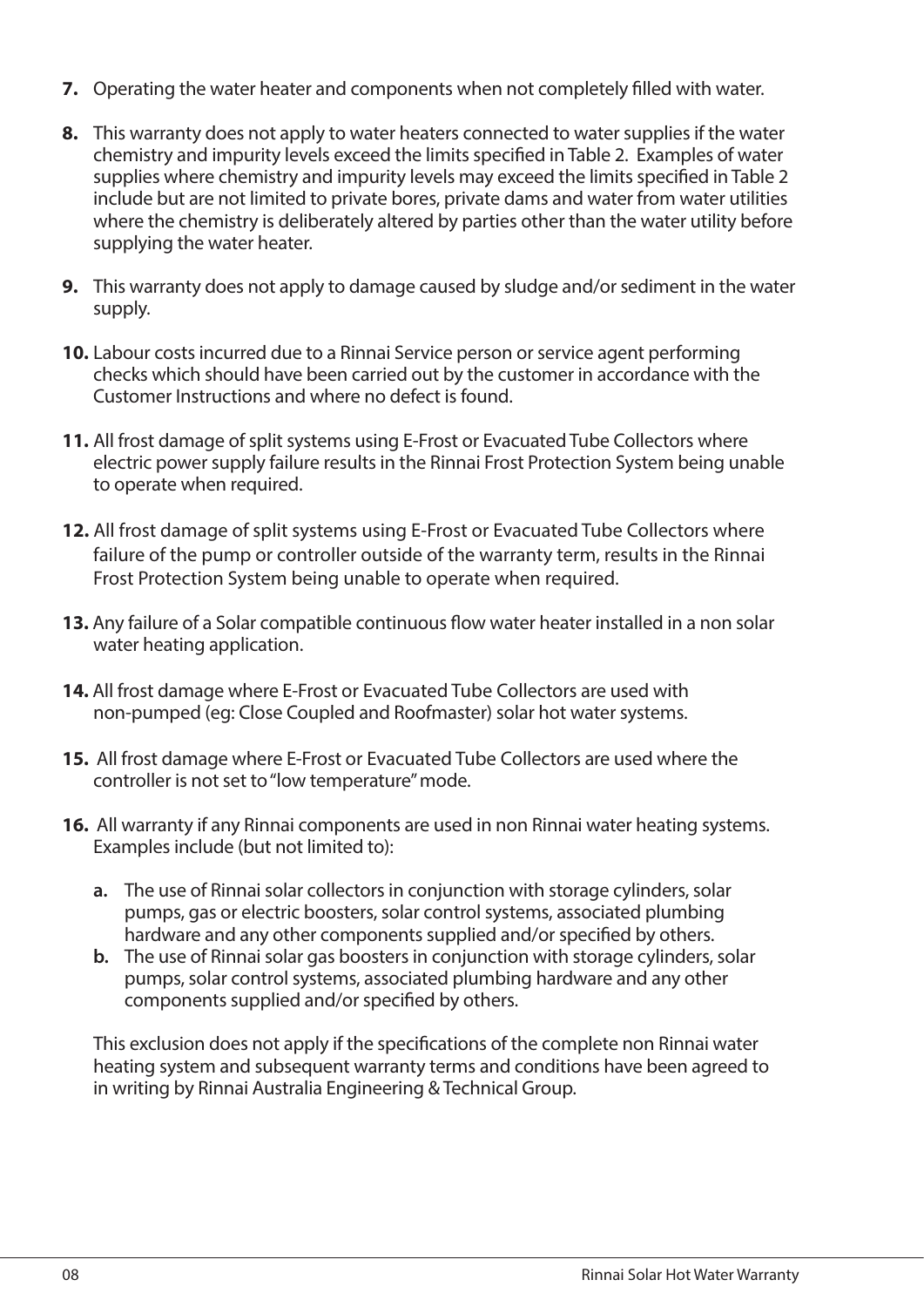### **All States and Territories except VIC, NSW and ACT**

- **1.** All frost damage unless suitable frost tolerant collectors (Enduro FTC, Enduro XL FTC Excelsior FTC, E-Frost or Evacuated Tubes) have been fitted.
- **2.** All frost damage of systems fitted with Enduro FTC, Enduro XL FTC or Excelsior FTC if failure occurs as a result of the minimum temperature falling below -6°C. Climate information on the Commonwealth Bureau of Meteorology website\* contains historical minimum temperature data and will be used by Rinnai to confirm the cause of failure.
- **3.** All frost damage of systems fitted with E-Frost or Evacuated Tube Collectors, if failure occurs as a result of the minimum temperature falling below -12°C. Climate information on the Commonwealth Bureau of Meteorology website\* contains historical minimum temperature data and will be used by Rinnai to confirm the cause of failure.

### **\*(http://www.bom.gov.au)**

### **VIC, NSW and ACT Only**

For all installations the following 'fit for purpose' conditions apply:

- **1.** No warranty against damage caused by frost or freezing on any solar system in Alpine areas shown in Table 3. Any damage caused by frost or freezing of Rinnai solar systems in these areas is at 'own risk'.
- **2.** Warranty of Rinnai solar systems against damage caused by frost or freezing is dependent on the appropriate collector being installed in listed areas as determined by postcode. These are detailed in Table 4 and 5.

### **TABLE 3**

List of Alpine areas that have no warranty for damage caused by frost or freezing.

| <b>Alpine Areas - VIC</b> | <b>Alpine Areas - NSW/ACT</b> |
|---------------------------|-------------------------------|
| Bogong                    | <b>Charlotte Pass</b>         |
| <b>Falls Creek</b>        | Mt Selwyn<br>                 |
| Mount Buffalo             | Mt Kosciusko                  |
| Mount Buller              | Perisher Blue                 |
| Mount Hotham              | Thredho                       |
| Mt Baw Baw                |                               |
| Lake Mountain             |                               |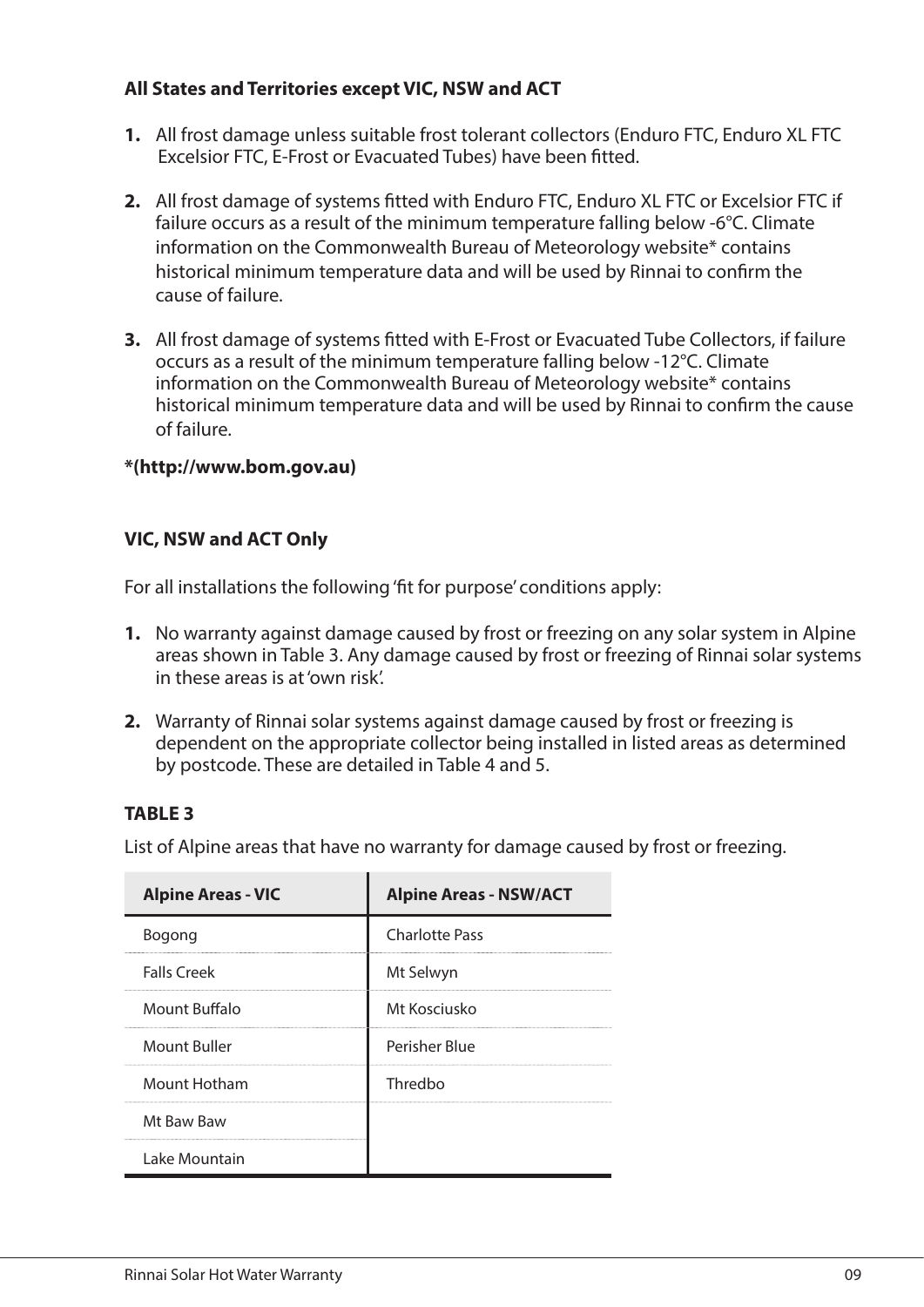### **TABLE 4 - VICTORIA ONLY**

Below is a list of Victorian Postcodes to determine the type of Collectors covered by warranty against damage caused by frost or freezing. Note: Alpine areas listed in Table 3 are excluded from this table.

| Postcode<br>Range | Collector<br><b>Options</b> | Postcode<br>Range | Collector<br><b>Options</b> | Postcode<br>Range | Collector<br><b>Options</b> |
|-------------------|-----------------------------|-------------------|-----------------------------|-------------------|-----------------------------|
| $3000 - 3233$     | A                           | 3407              | $\mathsf{C}$                | 3700 - 3707       | B                           |
| 3235 - 3237       | B                           | 3409 - 3424       | B                           | 3708 - 3715       | C                           |
| 3238 - 3238       | Α                           | 3427-3429         | A                           | 3717 - 3718       | B                           |
| 3239              | B                           | 3430 - 3442       | C                           | 3719 - 3749       | C                           |
| 3240 - 3243       | Α                           | 3444              | B                           | 3750 - 3764       | Α                           |
| 3249 - 3254       | B                           | 3446 - 3464       | C                           | 3765 - 3770       | B                           |
| 3260              | Α                           | 3465 - 3478       | B                           | 3775 - 3796       | Α                           |
| 3264 - 3265       | B                           | 3480              | C                           | 3797 - 3799       | B                           |
| 3266 - 3287       | A                           | 3482 - 3537       | B                           | 3800 - 3816       | A                           |
| 3289              | $\mathsf{C}$                | 3540 - 3549       | Α                           | 3818 - 3857       | B                           |
| 3292              | A                           | 3550 - 3579       | B                           | 3858              | C                           |
| 3293 - 3302       | $\mathsf{C}$                | 3580 - 3599       | A                           | 3859 - 3860       | B                           |
| 3303 - 3304       | B                           | $3607 - 3620$     | $\mathsf{C}$                | 3862              | C                           |
| 3305              | A                           | 3621 - 3624       | B                           | 3864 - 3865       | B                           |
| 3309 - 3312       | B                           | 3629 - 3644       | $\mathsf{C}$                | 3869 - 3882       | Α                           |
| 3314              | $\mathsf{C}$                | 3646 - 3649       | B                           | 3885              | C                           |
| 3315 - 3319       | B                           | 3658 - 3659       | A                           | 3886 - 3887       | B                           |
| 3321 - 3341       | Α                           | 3660 - 3665       | B                           | 3888              | C                           |
| 3342              | B                           | 3666              | C                           | 3889              | Α                           |
| 3345 - 3361       | $\mathsf{C}$                | $3669 - 3675$     | B                           | 3890              | C                           |
| 3363 - 3371       | B                           | 3676 - 3687       | C                           | 3891 - 3892       | A                           |
| 3373 - 3379       | $\mathsf{C}$                | 3688 - 3695       | B                           | 3893 - 3900       | C                           |
| 3380 - 3402       | B                           | 3697 - 3699       | C                           | 3902 - 3996       | A                           |

**A -** All Rinnai Solar Collectors are suitable

**B -** Enduro FTC, Enduro XL FTC, Excelsior FTC, E-Frost or Evacuated Tube Collectors

**C -** E-Frost or Evacuated Tube Collectors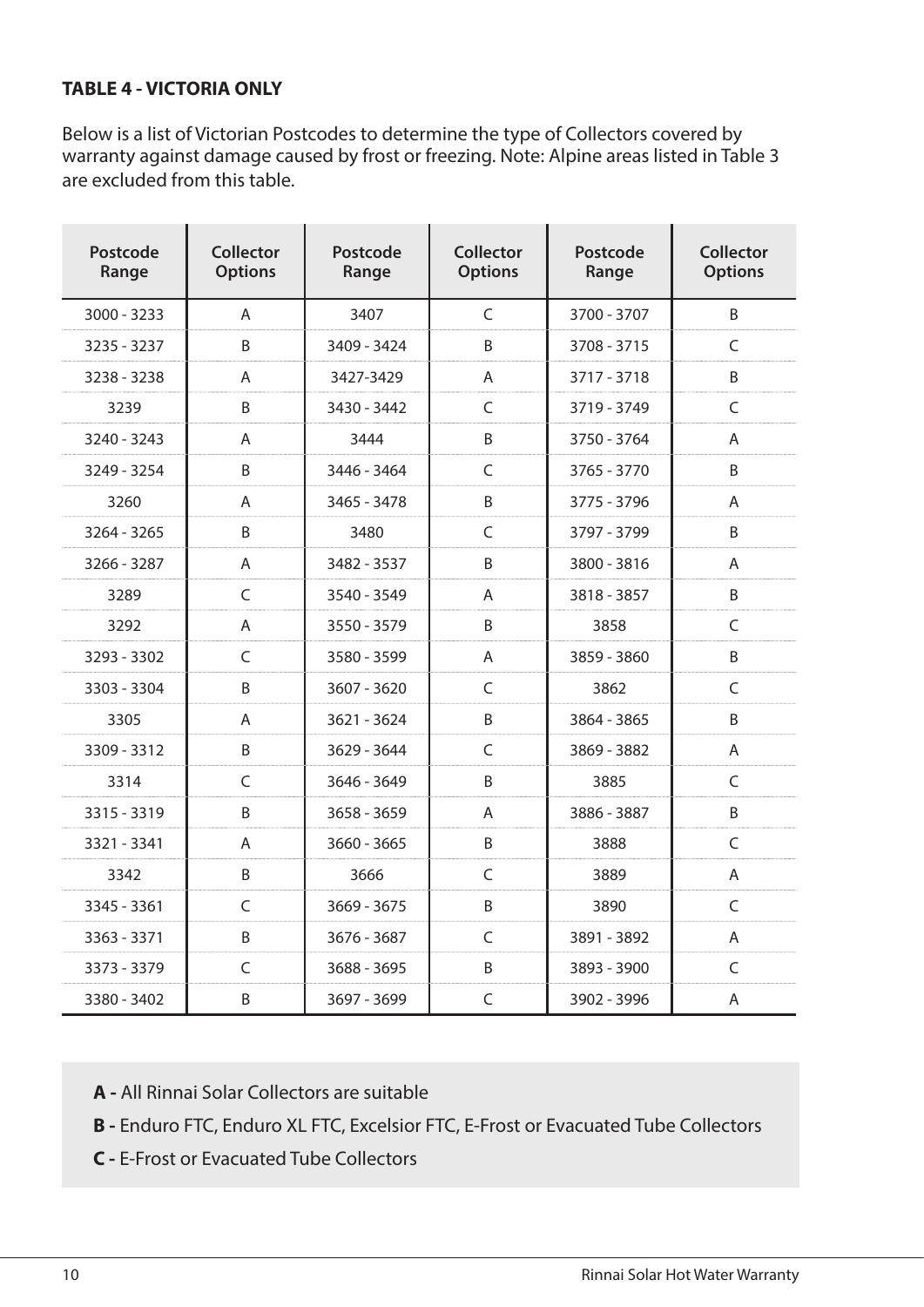### **TABLE 5 - NSW & ACT ONLY**

Below is a list of NSW and ACT Postcodes to determine the type of Collectors covered by warranty against damage caused by frost or freezing. Note: Alpine areas listed in Table 3 are excluded from this table.

| Postcode<br>Range | Collector<br><b>Options</b> | Postcode<br>Range | Collector<br><b>Options</b> | Postcode<br>Range | Collector<br><b>Options</b> |
|-------------------|-----------------------------|-------------------|-----------------------------|-------------------|-----------------------------|
| 1001 - 2177       | A                           | 2453 - 2454       | <sub>R</sub>                | $2675 - 2717$     | <sub>R</sub>                |
| 2178              | B                           | $2455 - 2473$     | A                           | 2720 - 2722       | C                           |
| 2179 - 2324       | A                           | 2474 - 2476       | $\epsilon$                  | 2725              | B                           |
| 2325 - 2326       | C                           | 2477 - 2535       | A                           | 2726 - 2730       | C                           |
| 2327              | A                           | 2536              | B                           | 2731 - 2739       | B                           |
| 2328              | $\epsilon$                  | 2537 - 2549       | A                           | $2745 - 2752$     | A                           |
| 2329 - 2331       | A                           | 2550              | B                           | $2753 - 2755$     | C                           |
| 2333              | $\mathcal{C}$               | 2551              | A                           | 2756 - 2775       | A                           |
| 2334 - 2335       | A                           | 2555 - 2556       | <sub>R</sub>                | 2776 - 2821       | $\subset$                   |
| 2336 - 2355       | C                           | 2557              | A                           | 2823 - 2842       | B                           |
| 2356 - 2357       | B                           | 2558 - 2563       | B                           | 2843 - 2868       | C                           |
| 2358 - 2372       | $\epsilon$                  | $2564 - 2565$     | A                           | 2869 - 2870       | B                           |
| 2379              | B                           | 2566 - 2574       | B                           | 2871 - 2672       | C                           |
| 2380 - 2382       | C                           | $2575 - 2633$     | C                           | 2873 - 2878       | B                           |
| 2386 - 2396       | <sub>R</sub>                | $2640 - 2648$     | B                           | 2879 - 2899       | A                           |
| 2397              | C                           | $2649 - 2655$     | C                           | 2900 - 2914       | C                           |
| 2398 - 2402       | <sub>R</sub>                | $2656 - 2660$     | <sub>R</sub>                | 3691 - 3707       | B                           |
| $2403 - 2404$     | $\epsilon$                  | 2661              | C                           | 4377              | $\subset$                   |
| 2405 - 2411       | B                           | $2663 - 2671$     | B                           | 4380 - 4383       | B                           |
| 2415 - 2452       | A                           | 2672              | C                           | 4385              | C                           |

**A -** All Rinnai Solar Collectors are suitable

- **B -** Enduro FTC, Enduro XL FTC, Excelsior FTC, E-Frost or Evacuated Tube Collectors
- **C -** E-Frost or Evacuated Tube Collectors